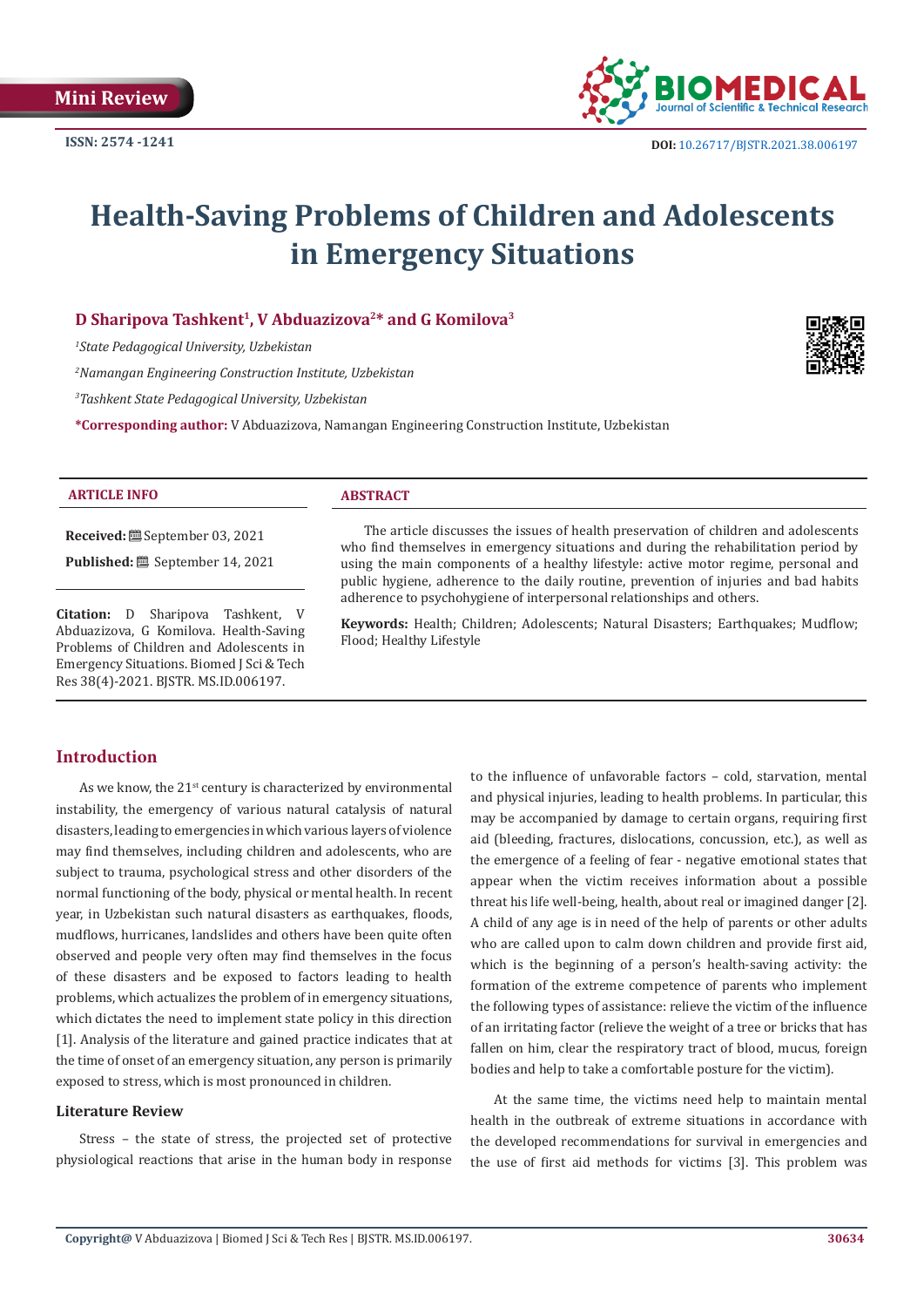the subject of a special study by Yu. S. Shougu, who noted that emergency psychological assistance, being a means of psychological health preservation, depends on the nature, scale, suddenness, duration, stage of emergency, climatic and meteorological features of the situation composition and ethnic characteristics of victims, degree of involvement in emergency situations, state of somatic and mental health of persons caught in the lesion focus [4]. According to the author, the level of organization and consistency of actions of the relevant services and activity as agreed by the participants in the elimination of the consequences of emergencies, the activities of information channels covering emergency rescue operations are all important factors influencing the prevalence and severity of psychogenic consequences of emergencies. At the same time, psychological assistance should be provided and after an emergency during the rehabilitation period of victims who are still in a post-stress state for a long time.

# **Methodology**

Children and adolescents who find themselves in the outbreak of emergencies also need the help of medical and social workers who are called upon to help maintain somatic health. People who find themselves at the scene of crisis situation are called upon to aid in meeting their primary needs: provide food, water and shelter and create sanitary facilities. It was established that victims who received timely social support after the crisis cope better with difficulties than where, who did not receive it, since social support which is part of the provision of first medical and psychological aid, also consist in providing support to family members, not to separate children from their parents, facilitate bonding with friends and family who can support them. At the same time hypothermia of children should be prevented and their safety should be ensured, protecting them from loud noise and chaos, that is, to create at optimal psych hygienic environment to preserve the physical health of the children, including promoting compliance with all regime moments of the day and performing the necessary healthpreserving procedures, creating conditions for games and rest. The literature provides data on the consequences of psycho traumas arising in children and adolescents as a result of catastrophes and natural disasters, accompanied by the following violations:

- **a)** Sleep disturbance
- **b)** Communication disorders with peers and parents, difficulties in separation (the desire to constantly be close to parents, sleep with them, etc.)
- **c)** Decreased ability to concentrate, difficulty concentrating on schoolwork, temporary loss of previous skills
- **d)** Obsessive thoughts
- **e)** Increased alertness and suspicion
- **f)** Loss of life prospects
- **g)** Fears
- **h)** Guilt
- **i)** Irritability
- **j)** Depression

an increase in the level of anxiety up to attacks of panic behavior [3]. In these conditions, in order to preserve the mental health of the affected children, it is very important to use physical and recreational technologies:

- **a)** Physical education minutes
- **b)** Dynamic pauses
- **c)** Breathing exercise
- **d)** Gymnastics for the eyes
- **e)** Relaxing
- **f)** Massage of active points [5].

### **Results**

In such way, realizing that the main consequences for children in emergencies encountered in the conditions of Uzbekistan are accompanied by the influence of disturbing environmental factors on the physical and mental health of children and adolescents, everyone around and, first of all, parents, need to be ready to provide first aid and possess health-preserving competencies developed and acquired in a previous life. This dictates the necessity of conducting appropriate trainings and seminars, during which the violence acquires the necessary knowledge, skills and abilities to behave in extreme conditions that have arisen in connection with an emergency.

### **References**

- 1. (2019) Resolution of the President of the Republic of Uzbekistan "On organization measures to further improve the activities of the Ministry of Emergency Situations". RP 4276
- 2. D Sharipova (2021) Health-preserving assistance to children in emergency situations- an effective way to implement innovative approaches to the formation of a comprehensively developed generation. In mat. conf. "The role of women and girls in the development of science and gender equality in the context of the renaissance. Tashkent.
- 3. Krasilnikova IM (2011) Emergency first aid medical aid: textbook. In: IM Krasilnikova, EG Moiseeva (Eds.)., M GEOTAR media, Russia, pp. 188.
- 4. Shoigu Yu S (2019) Psychology of extreme situations. Textbook for universities. In: Shoigu Yu S (Edt.)., Peter Publisher, pp. 148.
- 5. Yul U, Williams RM (2001) An intervention strategy for mental trauma resulting from large-scale disasters. Child and adolescent psychotherapy, pp. 275-308.